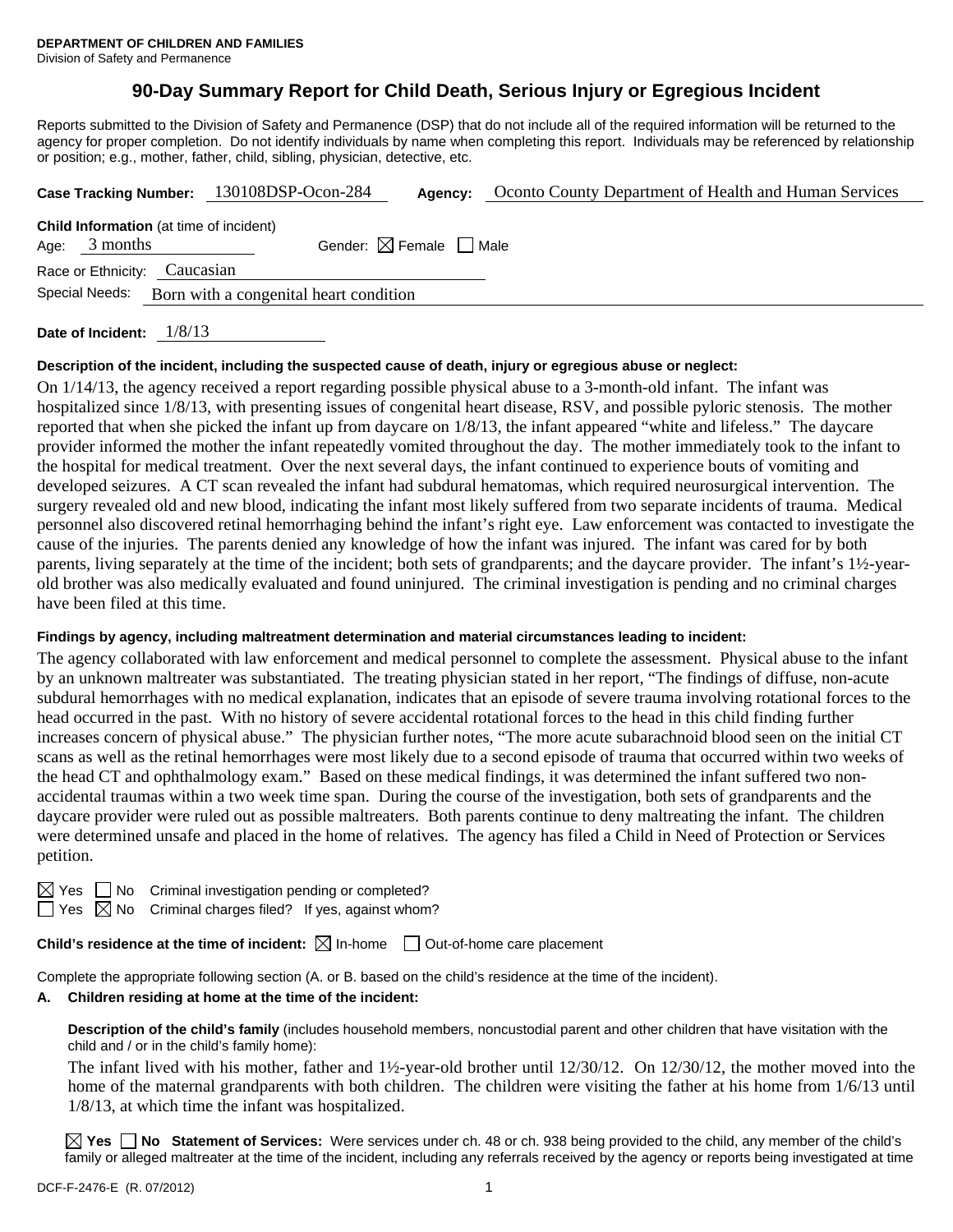#### of incident?

### **If "Yes", briefly describe the type of services, date(s) of last contact between agency and recipient(s) of those services, and the person(s) receiving those services:**

On 12/12/12, the agency received a report with concerns the mother was not following through with cardiology appointments for the infant's medical condition. The agency screened out the CPS Report and screened it in as a Services Report. The assigned worker did not make contact with the family until 1/10/13, at which time the worker learned the infant was admitted to the hospital. The worker made phone contact with the mother who stated she was willing to meet with the worker once the infant was discharged from the hospital. The extent of the infant's injuries was not known at the time of the phone call.

**Summary of all involvement in services as adults under ch. 48 or ch. 938 by child's parents or alleged maltreater in the previous five years:** (Does not include the current incident.) None

#### **Summary of actions taken by the agency under ch. 48, including any investigation of a report or referrals to services involving the child, any member of the child's family living in this household and the child's parents and alleged maltreater.** (Does not include the current incident.)

(Note: Screened out reports listed in this section may include only the date of the report, screening decision, and if a referral to services occurred at Access. Reports that do not constitute a reasonable suspicion of maltreatment or a reason to believe that the child is threatened with harm are not required to be screened in for an initial assessment, and no further action is required by the agency.) On 12/12/12, the agency screened out a report with allegations of neglect to the infant; however, opened the case as an offer

of services. The case was open with the agency at the time of the incident.

### **Summary of any investigation involving the child, any member of the child's family and alleged maltreater conducted under ch. 48 or ch. 938 and any services provided to the child and child's family since the date of the incident:**

The agency screened in and assessed the allegation of physical abuse to the infant. Physical abuse by an unknown maltreater was substantiated. Both children were determined unsafe and placed in the home of relatives. The agency has filed a Child in Need of Protection or Services petition and the family is receiving ongoing case management services.

## **B. Children residing in out-of-home (OHC) placement at time of incident:**

### **Description of the OHC placement and basis for decision to place child there:**

### **Description of all other persons residing in the OHC placement home:**

**Licensing history:** Including type of license, duration of license, summary of any violations by licensee or an employee of licensee that constitutes a substantial failure to protect and promote the welfare of the child.

### **Summary of any actions taken by agency in response to the incident:** (Check all that apply.)

| $\boxtimes$            | Screening of Access report                           | Attempted or successful reunification             |
|------------------------|------------------------------------------------------|---------------------------------------------------|
|                        | Protective plan implemented                          | Referral to services                              |
| $\overline{\boxtimes}$ | Initial assessment conducted                         | Transportation assistance                         |
| MMO                    | Safety plan implemented                              | Collaboration with law enforcement                |
|                        | Temporary physical custody of child                  | Collaboration with medical professionals          |
|                        | Petitioned for court order / CHIPS (child in need of | Supervised visitation                             |
|                        | protection or services)                              | Case remains open for services                    |
|                        | Placement into foster home                           | Case closed by agency                             |
| $\boxtimes$            | Placement with relatives                             | Initiated efforts to address or enhance community |
|                        | Ongoing Services case management                     | collaboration on CA/N cases                       |
|                        |                                                      | Other (describe):                                 |
|                        |                                                      |                                                   |

## **FOR DSP COMPLETION ONLY:**

# **Summary of policy or practice changes to address issues identified during the review of the incident:**

Under the Child Welfare Disclosure Act (Section 48.981(7)(cr), Stats.), the DSP completes a 90-day review of the agency's practice in each case reported under the Act. In accordance with the DCF memo Series 2010-13, dated December 7, 2010 pertaining to the Child Welfare Case Review Protocol, the DSP completed an on-site review in case #120101DSP-Ocon-284 and prior reports involving the family. The report found: A Child Protective Services (CPS) Report from 2012 was screened out in error, erroneously documented as a Services Report, and was not screened within 24 hours of its receipt. A Child Protective Services (CPS) Report from 2013 was not screened within 24 hours of its receipt and was erroneously assigned an incorrect response time as another vulnerable child remained in the home and was accessible to the alleged maltreator. The Initial Assessments completed in 2012 and 2013, physical observation and/or interviews with the children did not occur within the required response times and the safety determinations were not in accordance with the Wisconsin Child Protective Services